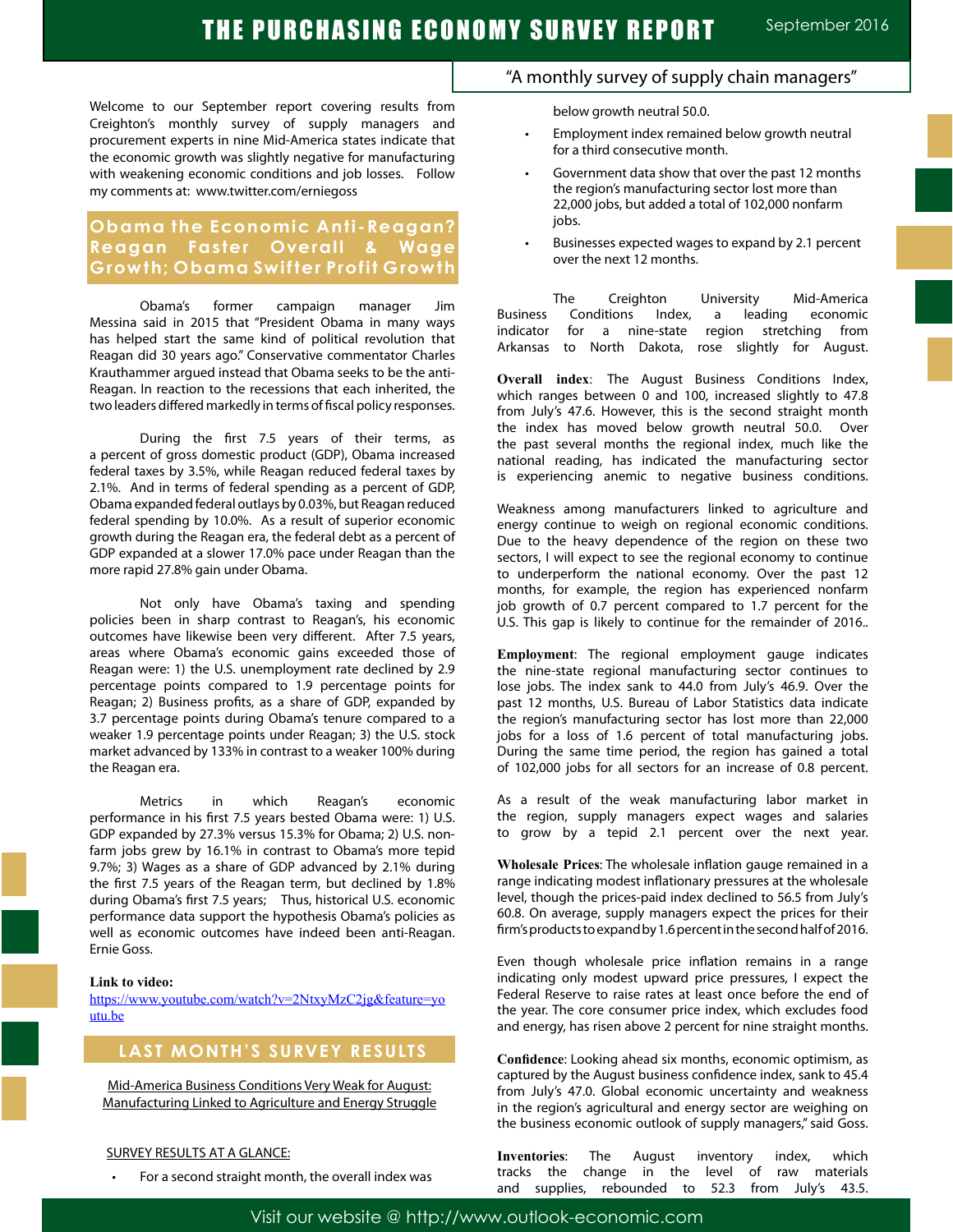# THE PURCHASING ECONOMY SURVEY REPORT

at 69.4, inventories at 58.2, and employment at 48.0. Grow among the state's non-durable goods manufacturers has exceeded that of durable goods manufacturers. Job growth la 12 months: Overall, 2.2 percent; manufacturing, -0.9 percer

### "A monthly survey of supply chain managers"

# THE PURCHASING ECONOMY SURVEY REPORT September 2016

**Trade**: The new export orders index slipped to 50.1 from 52.5 in July. "Expansions among global trading partners more than offset a relatively strong U.S. dollar to maintain a reading above growth neutral for the export reading. A strong U.S. dollar makes U.S. goods less competitively priced abroad. However, I do expect a Federal Reserve rate hike to push the value of the dollar higher, which will pull export orders lower," said Goss.

The import index for August fell to 45.8 from July's 51.0.

**Other components**: Components of the August Business Conditions Index were new orders at 44.4, up from 41.9 in July; production or sales were 45.2 for August, down from 47.6; and delivery speed of raw materials and supplies declined to 52.9 from last month's 58.3.

The Creighton Economic Forecasting Group has conducted the monthly survey of supply managers in nine states since 1994 to produce leading economic indicators of the Mid-America economy. States included in the survey are Arkansas, Iowa, Kansas, Minnesota, Missouri, Nebraska, North Dakota, Oklahoma and South Dakota.

The forecasting group's overall index, referred to as the Business Conditions Index, ranges between 0 and 100. An index greater than 50 indicates an expansionary economy over the course of the next three to six months. The Business Conditions Index is a mathematical average of indices for new orders, production or sales, employment, inventories and delivery lead time. This is the same methodology, used since 1931, by the Institute for Supply Management, formerly the National Association of Purchasing Management.

months: Overall, -0.3 percent; manufacturing, -0.6 percent. **MINNESOTA** 

## **MID-AMERICA STATES**

#### **ARKANSAS**

Arkansas' overall index for August grew slightly to 47.5 from 47.3 in July. Components of the index from the monthly survey of supply managers were new orders at 43.5, production or sales at 44.4, delivery lead time at 53.6, inventories at 52.3, and employment at 44.0. "As in previous months, job losses for durable goods producers more than offset gains for nondurable goods manufacturers for July," said Goss. Job growth last 12 months: Overall, 1.4 percent; manufacturing, -0.8 percent.

#### IOWA

The August Business Conditions Index for Iowa expanded to a weak 48.3 from July's 47.9. Components of the overall index for August from the monthly survey of supply managers were new orders at 43.7, production or sales at 44.6, delivery lead time at 55.8, employment at 44.6, and inventories at 53.1. "Metal manufacturers and agricultural machinery producers continue to experience pullbacks in economic activity. On the other hand, food processors in the state are boosting production and employment," said Goss. Job growth last 12 months: Overall, 1.5 percent; manufacturing, -3.1 percent.

#### **KANSAS**

The Kansas Business Conditions Index for August improved slightly to a frail 47.6 from 47.0 in July. Components of the leading economic indicator from the monthly survey of supply managers were new orders at 43.5, production or sales at 44.4, delivery lead time at 52.1, employment at 44.1, and inventories at 53.9. "Gains for food processors and aircraft and related manufacturing were more than offset by losses for machinery manufacturers. Job growth last 12 The August Minnesota Business Conditions Index declined to 49.4 from 51.2 in July. Components of the overall August index from the monthly survey of supply managers were new orders at 44.0, production or sales at 44.8, delivery lead time at 59.0, inventories at 54.1, and employment at 45.4. Business losses for metal manufacturers and machinery producers more than offset gains for computer and electronic product manufacturers and food processors in the state. Job growth last 12 months: Overall, 1.5 percent; manufacturing, 0.2 percent.

#### **MISSOURI**

- The U.S. trade deficit dropped by 11.6% in July due to sharp increase in exports.
- U.S. non-farm payrolls rose by 151,000 in August. A of economists are slamming this "not too hot", "not too cool" reading. I consider it a good indicator.
- The U.S. Case-Shiller home price index rose by a seasonal adjusted 0.2% for June and is 5.1% above the reading for June 2015.

- The U.S. PMI and the Creighton PMI both fell below growth neutral for August indicating that U.S. and regional manufacturing are losing economic steam.
- Average hourly earnings rose 3 cents last month \$25.73, an annualized rate of 2.4%. After previor recessions, wage growth has typically hit at least 3%.

The August Business Conditions Index for Missouri sank to 48.5 from July's reading of 52.3. Components of the overall August index from the survey of supply managers were new orders at 43.8, production or sales at 44.6, delivery lead time at 56.4, inventories at 52.9, and employment at 44.7. Business dips were reported by metal producers, machinery manufacturers, and computer and electronic manufacturers. These losses more than offset gains for vehicle manufacturing. Job growth last 12 months: Overall, 0.8 percent; manufacturing, -0.5 percent.

> • The EU last week fined Apple more than \$14 billion in back taxes. Their decision was based on Ireland corporate tax that is too low by EU standards. In the attempt to "harmonize" or provide uniformity acros the EU, they are simply ratifying Great Britain's decision to leave the EU. Ireland has benefited mightily for competitive corporate tax structure. Decisions like the will encourage other EU exits.

#### NEBRASKA

|                                     | "A monthly survey of supply chain managers"                                                                                                                              |  |
|-------------------------------------|--------------------------------------------------------------------------------------------------------------------------------------------------------------------------|--|
| th.<br>ıas<br>ast                   | Survey results for August will be released on the first business day<br>of next month, September 1.                                                                      |  |
| nt.                                 | Follow Goss on twitter at http://twitter.com/erniegoss<br>For historical data and forecasts visit our website at:<br>http://www2.creighton.edu/business/economicoutlook/ |  |
| эa                                  |                                                                                                                                                                          |  |
| lot<br>оо                           |                                                                                                                                                                          |  |
| ılly<br>ng                          |                                                                                                                                                                          |  |
|                                     |                                                                                                                                                                          |  |
| ١W<br>nd                            |                                                                                                                                                                          |  |
| to<br>us<br>ı.                      |                                                                                                                                                                          |  |
|                                     |                                                                                                                                                                          |  |
| 21,<br>ets<br>ile                   |                                                                                                                                                                          |  |
| et<br>ng                            |                                                                                                                                                                          |  |
| ٥r<br>er<br>sh                      |                                                                                                                                                                          |  |
| 3,<br>nt<br>id-<br>٬th              |                                                                                                                                                                          |  |
|                                     |                                                                                                                                                                          |  |
| on<br>ďs<br>eir<br>)SS<br>on<br>its |                                                                                                                                                                          |  |
| ٦İs                                 |                                                                                                                                                                          |  |

The August Business Conditions Index for Nebraska rose to 47.3 from 47.0 in July and a stronger 51.5 in June. Components of the index from the monthly survey of supply managers for August were new orders at 43.5, production or sales at 44.3, delivery lead time at 53.2, inventories at 43.9, and employment at 43.9. Firms linked to agriculture such as farm equipment manufacturers and metal producers continue to shed jobs and economic activity. On the other hand, food processors in the state are expanding jobs and sales at a healthy pace in the state. Job growth last 12 months: Overall, 1.2 percent; manufacturing, 0.5 percent.

#### NORTH DAKOTA

North Dakota's leading economic indicator for August once again sank below growth neutral 50.0. However, the Business Conditions Index for the month did expand to 44.0 from July's 40.8, a regional low. Components of the overall index from the monthly survey of supply managers were new orders at 48.8, production or sales at 44.3, delivery lead time at 48.9, employment at 43.7, and inventories at 49.5. Manufacturing in the state linked to agriculture and energy continue to experience significant economic headwinds. On the other hand, the headwinds have clearly diminished over the last few months. Job growth last 12 months: Overall, -2.2 percent; manufacturing, -2.8 percent.

#### OKLAHOMA

After moving above growth neutral for May, Oklahoma's Business Conditions Index has been below growth neutral 50.0 for three consecutive months. The August index sank to a regional low of 44.0 from 45.2 in July. Components of the overall August index from a survey of supply managers in the state were new orders at 42.8, production or sales at 43.7, delivery lead time at 45.6, inventories at 45.6, and employment at 42.0, Metal producers and machine manufacturers have cut jobs and experienced downturns in economic activity for many months in the state. Job growth last 12 months: Overall, -0.6 percent; manufacturing, -8.0 percent.

### **SOUTH DAKOTA**

The Business Conditions Index for South Dakota advanced to a regional high 53.2 from 50.2 in July. Contrary to the rest of the region, the index has been above growth neutral for eight straight months. Components of the overall index for the August survey of supply managers in the state were new orders at 44.8, production or sales at 45.7, delivery lead time

# **THE BULLISH NEWS**

# **THE BEARISH NEWS**

## **WHAT TO WATCH**

l

Ï

- • **Federal Reserve (Fed) Meetings**: On Sept. 20-21, the interest rate setting committee of the Fed mee to consider changing short-term interest rates. Whi they may not raise rates at this meeting, they may s the stage for a Dec. rate increase in their post-meeting statements.
- The Jobs Report: On Oct. 7, the Bureau of Labor Statistics will release the September jobs report. Anoth very strong report (i.e. more than 200,000 jobs) will pus the Federal Reserve to raise rates later in 2015.
- • **PMIs for U.S. and Mid-America:** On Oct. 3, Creighton and the Institute for Supply Managemer will release their readings on manufacturing in Mi America and U.S. Another set of readings below grow neutral 50.0 will be bearish for U.S. stocks.

# **Goss Eggs (Recent Dumb Economic Moves)**